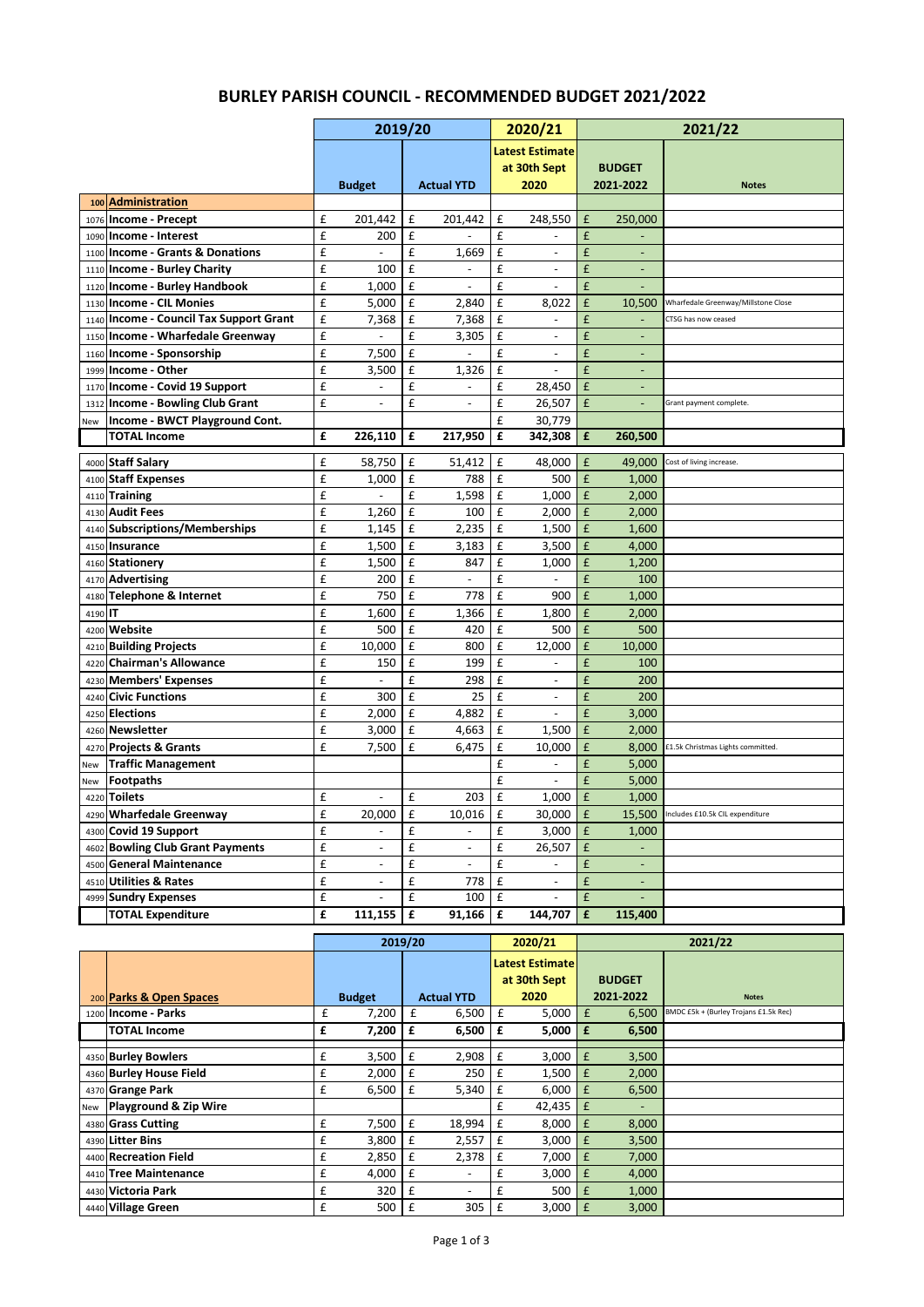| 4450 Water Feature       | 2,000                    | 3,245  |   | 2,500                    | 2,500  |
|--------------------------|--------------------------|--------|---|--------------------------|--------|
| 4500 General Maintenance | 497                      | 198    | - | 10.000                   | 8.000  |
| 4510 Utilities & Rates   | $\overline{\phantom{0}}$ |        |   | $\overline{\phantom{0}}$ |        |
| <b>TOTAL Expenditure</b> | 33,467                   | 36,175 |   | 89.935                   | 49.000 |

|                          |   | 2019/20                  |    |                   | 2020/21                |              |    |               | 2021/22      |
|--------------------------|---|--------------------------|----|-------------------|------------------------|--------------|----|---------------|--------------|
|                          |   |                          |    |                   | <b>Latest Estimate</b> |              |    |               |              |
|                          |   |                          |    |                   |                        | at 30th Sept |    | <b>BUDGET</b> |              |
| 210 Allotments           |   | <b>Budget</b>            |    | <b>Actual YTD</b> |                        | 2020         |    | 2021-2022     | <b>Notes</b> |
| 1250 Income - Allotments | £ | 2,900                    | f  | 2,118             | £                      | 4,500        | ΙF | 3,000         |              |
| <b>TOTAL Income</b>      | £ | 2,900                    | Ι£ | 2,118             | £                      | 4,500        | Ι£ | 3,000         |              |
| 4500 General Maintenance |   | 2,500                    |    | 1,219             |                        | 1,250        |    | 1,500         |              |
|                          |   |                          | £  |                   |                        |              |    |               |              |
| 4510 Utilities & Rates   |   | $\overline{\phantom{a}}$ |    | 231               |                        | 400          |    | 500           |              |
| <b>TOTAL Expenditure</b> | £ | 2,500                    | £  | 1,450             | £                      | 1,650        | ∣£ | 2,000         |              |

|                                  |   | 2019/20       |              |                   |   | 2020/21                |    |               | 2021/22                 |
|----------------------------------|---|---------------|--------------|-------------------|---|------------------------|----|---------------|-------------------------|
|                                  |   |               |              |                   |   | <b>Latest Estimate</b> |    |               |                         |
|                                  |   |               |              |                   |   | at 30th Sept           |    | <b>BUDGET</b> |                         |
| 220 Library                      |   | <b>Budget</b> |              | <b>Actual YTD</b> |   | 2020                   |    | 2021-2022     | <b>Notes</b>            |
| 1300 Income - Fines and Fees     | £ | 1,500         | £            | 1,511             | £ | -                      | £  | 1,500         |                         |
| 1310 Income - Hire               | £ | 3,000         | £            | 830               | £ | -                      | £  | 500           |                         |
| 1311 Income - Grants & Donations | £ |               | £            | 12,853            | £ | 3,000                  | £  | 2,000         |                         |
| 1999 Income - Other              | £ |               | £            | 251               | £ |                        | £  |               |                         |
| <b>TOTAL Income</b>              | £ | 4,500         | £            | 15,445            | £ | 3,000                  | £  | 4,000         |                         |
| 4000 Staff Salary                | £ | 8,000         | $\mathbf{f}$ | 11,741            | £ | 12,000                 | £  | 13,000        |                         |
|                                  |   |               |              |                   |   |                        |    |               |                         |
| 4500 General Maintenance         | £ | 11,000        | £            | 3,118             | £ | 2,000                  | £  | 2,000         |                         |
| 4505 Cleaning & Materials        | £ |               | £            | 2,091             | £ | 800                    | £  | 2,000         |                         |
| 4506 Capital Items               | £ | 20,000        | £            | 23,805            | £ | 2,000                  | £  | 6,000         | Boiler?                 |
| 4510 Utilities & Rates           | £ |               | £            | ٠                 |   | -                      | £  | 12,000        | Utilities/Rates/Repairs |
| <b>TOTAL Expenditure</b>         | £ | 39,000        | £            | 40,755            | £ | 16,800                 | E. | 35,000        |                         |

|                           |   | 2019/20                  |   |                   |   | 2020/21                  |     | 2021/22       |                           |  |
|---------------------------|---|--------------------------|---|-------------------|---|--------------------------|-----|---------------|---------------------------|--|
|                           |   |                          |   |                   |   | <b>Latest Estimate</b>   |     |               |                           |  |
|                           |   |                          |   |                   |   | at 30th Sept             |     | <b>BUDGET</b> |                           |  |
| 230 Queens Hall           |   | <b>Budget</b>            |   | <b>Actual YTD</b> |   | 2020                     |     | 2021-2022     | <b>Notes</b>              |  |
| 1310 Income - Hire        | £ | 26,000                   | £ | 23,129            | £ | 3,000                    |     | 13.000        | Slow increase in lettings |  |
| 1350 Income - Rent        | £ | 10,000                   | £ | 10,000            | £ | 9,000                    | £   | 13,000        |                           |  |
| 1999 Income - Other       | £ | $\overline{\phantom{a}}$ | £ | 66                | £ | $\overline{\phantom{a}}$ | £   | 2.000         | Weddings/Events           |  |
| <b>TOTAL Income</b>       | £ | 36,000                   | £ | 33,195            | £ | 12,000                   | £   | 28,000        |                           |  |
|                           |   |                          |   |                   |   |                          |     |               |                           |  |
| 4000 Staff Salary         | £ | 15,250                   | £ | 28,867            | £ | 25,000                   | E   | 27,000        |                           |  |
| 4500 General Maintenance  | £ | 36,000                   | £ | 13,726            | £ | 15,000                   | £   | 10,000        |                           |  |
| 4505 Cleaning & Materials | £ | $\overline{\phantom{a}}$ | £ | 364               | £ | 900                      | £   | 1,000         |                           |  |
| 4510 Utilities & Rates    | £ | $\overline{\phantom{a}}$ | £ | 17,087            | £ | 10,000                   | £   | 17,000        |                           |  |
| <b>TOTAL Expenditure</b>  | £ | 51,250                   | £ | 60,044            | £ | 50,900                   | I £ | 55,000        |                           |  |

|                          | 2019/20                  |                   |    | 2020/21                | 2021/22       |              |  |
|--------------------------|--------------------------|-------------------|----|------------------------|---------------|--------------|--|
|                          |                          |                   |    | <b>Latest Estimate</b> |               |              |  |
|                          |                          |                   |    | at 30th Sept           | <b>BUDGET</b> |              |  |
| 240 Round House          | <b>Budget</b>            | <b>Actual YTD</b> |    | 2020                   | 2021-2022     | <b>Notes</b> |  |
| 1310 Income - Hire       | $\overline{\phantom{a}}$ | 673               | £  | $1,000$   £            | 1,000         |              |  |
| <b>TOTAL Income</b>      | $\overline{\phantom{0}}$ | 673               | Ι£ | $1,000$   £            | 1,000         |              |  |
|                          |                          |                   |    |                        |               |              |  |
| 4500 General Maintenance | 5,000                    | 5,202             | £  | $500 \mid f$           | 500           |              |  |
| 4510 Utilities & Rates   | $\overline{\phantom{0}}$ | 744               | £  | $500$ $E$              | 500           |              |  |
| <b>TOTAL Expenditure</b> | 5,000                    | $5,946 \mid f$    |    | $1,000$ $E$            | 1,000         |              |  |

|                               |   | 2019/20       |    |                   |   | 2020/21                  |              | 2021/22       |              |  |
|-------------------------------|---|---------------|----|-------------------|---|--------------------------|--------------|---------------|--------------|--|
|                               |   |               |    |                   |   | <b>Latest Estimate</b>   |              |               |              |  |
|                               |   |               |    |                   |   | at 30th Sept             |              | <b>BUDGET</b> |              |  |
| 250 Duke of Edinburgh/Youth   |   | <b>Budget</b> |    | <b>Actual YTD</b> |   | 2020                     |              | 2021-2022     | <b>Notes</b> |  |
| 1400 D of E Income - Fees     |   | 12,000        |    | 13.411            | £ |                          |              | 1,000         |              |  |
| D of E Income - Subscriptions |   |               |    |                   |   |                          |              | 1,000         |              |  |
| D of E Income - Expeditions   |   |               |    |                   |   | 4,500                    | $\mathsf{E}$ | 8,000         |              |  |
| <b>Other PC Contributions</b> |   |               | £  | 8,000             | £ | $\overline{\phantom{a}}$ |              | 1,000         |              |  |
| <b>TOTAL Income</b>           | £ | 12,000        | ۱£ | 21,411            | £ | $4,500$ $E$              |              | 11,000        |              |  |
|                               |   |               |    |                   |   |                          |              |               |              |  |
| 4000 Staff Salary             | £ | 8,000         | Ι£ | 13,713            | £ | $9,000$ $E$              |              | 9,000         |              |  |
| 4550 D of E Costs             | £ | 9,000         |    | 6,897             |   | 3,000                    |              | 3,000         |              |  |